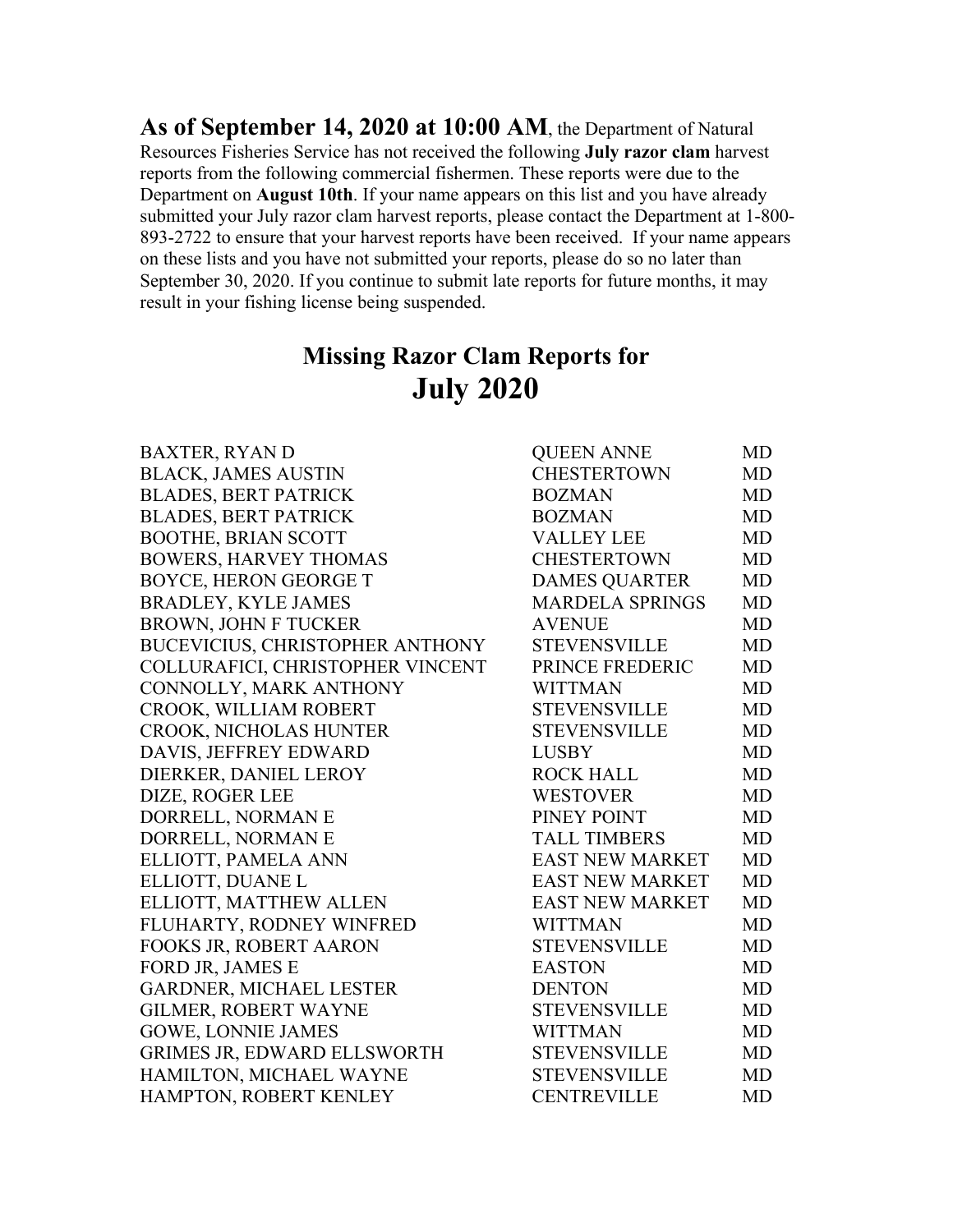HANCOCK III, DAVID WILSON HOLLAND, JOSHUA THOMAS HOLLAND, KIP ALAN JANDA III, JEROME WILLIAM JOHNS SR, WILLIAM R JONES, CHARLES ANTHONY JONES, JACOB BRADFORD JONES, JAMES RICHARD JORETTE JR, JOHN EDWARD KAYHOE, CHRISTOPHER MATTHEW KETTERING III, JOHN WILLIAM KETTERING, SCOTT AARON KUBERT, JOSEPH WILLIAM LAFOLLETTE JR, DAVID WAYNE LEDNUM, MICHAEL ALAN LEE JR, THEODORE W LEE, SUZANNE DENISE LEE, TROY DONALD LEGG, CORY JOSEPH LEONARD JR, JOSEPH JEREMIAH LEWIS, CHRISTOPHER SHANNON LINGERMAN, CHRISTOPHER WESLEY LOWERY, BRYAN KEITH LOWERY JR, EDWARD BRUCE LYNCH, HERLEN VERNON MALLONEE III, DANIEL KENNETH MARVEL, CHRISTOPHER LEE MILLIGAN JR, JOHN HARRISON MORRIS JR, WILLIAM S MOTOVIDLAK JR, JOHN EDWARD MURPHY, LAWRENCE MICHAEL MURPHY, LAWRENCE MICHAEL NGUYEN, HUNG VAN PELLETIER, MICHAEL DENNIS PEPPER, KYLE RYAN PEPPER, MATTHEW COLIN PORTER, COREY PAUL RINGGOLD JR, JOHN BERNARD RISLEY, PETER FREDERICK RUTH, COLBY MATTHEW RUTH, MICHAEL LEE SADLER, KENT CONLEY SMITH, CLINTON WESLEY STENGER JR, CARL CLIFFORD STENGER, JESSE DANIEL SWARTZ, RONALD LEE

| STOCKTON              | MD        |
|-----------------------|-----------|
| PRINCESS ANNE         | <b>MD</b> |
| POCOMOKE CITY         | MD        |
| <b>TILGHMAN</b>       | <b>MD</b> |
| <b>EDGEMERE</b>       | <b>MD</b> |
| <b>NEAVITT</b>        | <b>MD</b> |
| <b>CHESTER</b>        | <b>MD</b> |
| <b>CHESTER</b>        | <b>MD</b> |
| <b>CAMBRIDGE</b>      | <b>MD</b> |
| <b>CHESTER</b>        | <b>MD</b> |
| <b>GRASONVILLE</b>    | <b>MD</b> |
| <b>CORDOVA</b>        | <b>MD</b> |
| <b>CENTREVILLE</b>    | <b>MD</b> |
| <b>EASTON</b>         | <b>MD</b> |
| <b>TILGHMAN</b>       | <b>MD</b> |
| <b>CHESTER</b>        | <b>MD</b> |
| <b>CENTREVILLE</b>    | <b>MD</b> |
| <b>CENTREVILLE</b>    | <b>MD</b> |
| <b>CENTREVILLE</b>    | <b>MD</b> |
| <b>SAINT MICHAELS</b> | <b>MD</b> |
| <b>GREENSBORO</b>     | <b>MD</b> |
| <b>ROCK HALL</b>      | <b>MD</b> |
| <b>TILGHMAN</b>       | MD        |
| <b>MCDANIEL</b>       | <b>MD</b> |
| <b>CENTREVILLE</b>    | <b>MD</b> |
| <b>EDGEWATER</b>      | <b>MD</b> |
| <b>GRASONVILLE</b>    | <b>MD</b> |
| <b>PRESTON</b>        | <b>MD</b> |
| <b>BUSHWOOD</b>       | <b>MD</b> |
| <b>WITTMAN</b>        | <b>MD</b> |
| <b>TILGHMAN</b>       | <b>MD</b> |
| <b>TILGHMAN</b>       | <b>MD</b> |
| <b>DENTON</b>         | MD        |
| <b>ABELL</b>          | MD        |
| <b>EASTON</b>         | MD        |
| <b>SAINT MICHAELS</b> | MD        |
| <b>ROCK HALL</b>      | <b>MD</b> |
| <b>CHESTER</b>        | <b>MD</b> |
| <b>GRASONVILLE</b>    | <b>MD</b> |
| <b>OUEEN ANNE</b>     | <b>MD</b> |
| <b>CHURCH HILL</b>    | MD        |
| <b>TILGHMAN</b>       | <b>MD</b> |
| SUDLERSVILLE          | <b>MD</b> |
| <b>ROCK HALL</b>      | <b>MD</b> |
| <b>ROCK HALL</b>      | <b>MD</b> |
| <b>TILGHMAN</b>       | MD        |
|                       |           |